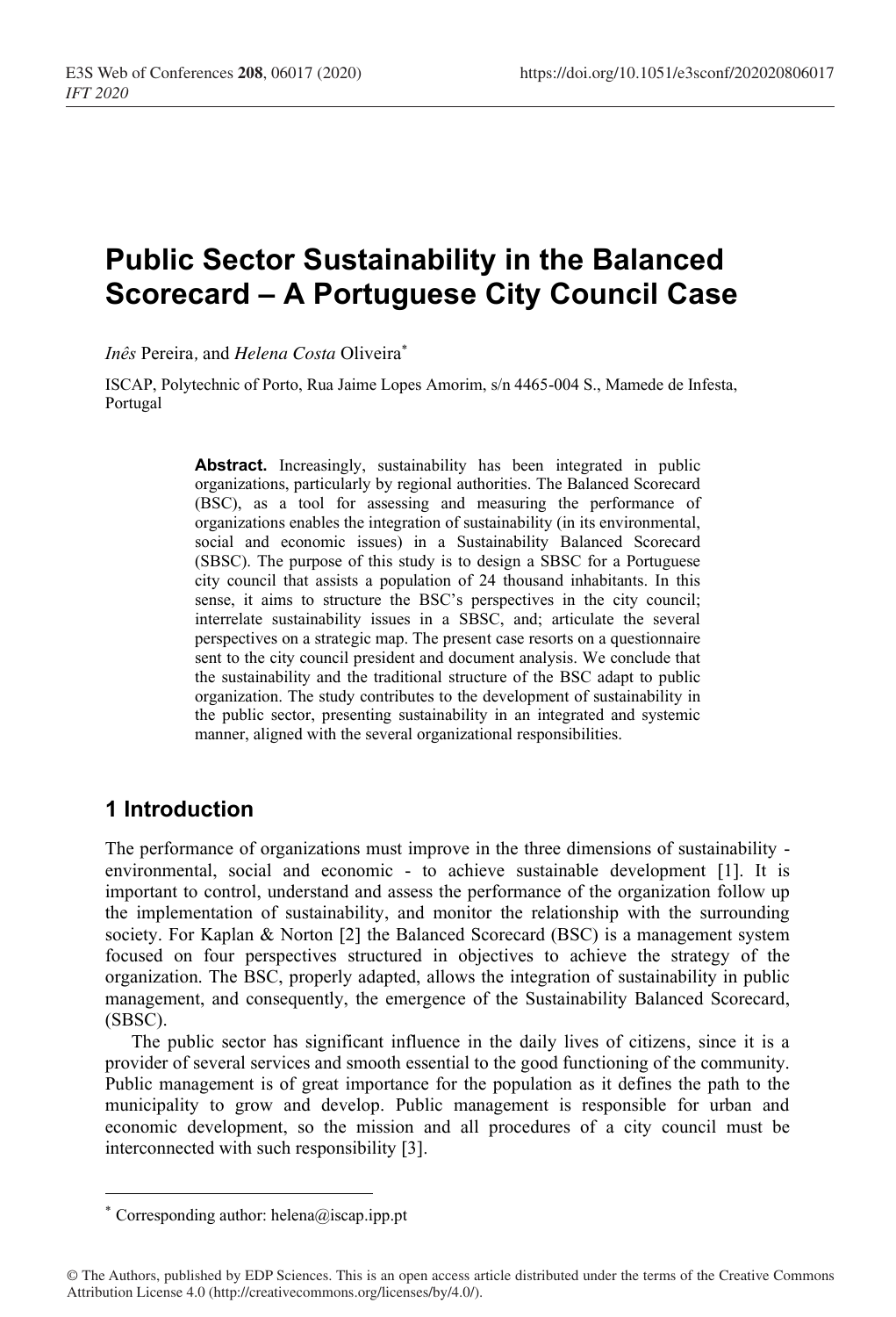Sustainability must be adopted as a necessary and indisputable guideline to conserve a more natural capital for future generations. Therefore, all the mechanisms of its implementation must be requested, concentrating all spheres of the public power to achieve this goal. The sustainability requirements involve cooperation between States, between the state and citizens (or civil society groups) in the promotion of public policies. It also involves the duty to adopt public and private behaviours focused on this goal to promote acceptance of conducts committed to the well-being of future generations. Sustainability allows institutions to involve social, economic and environmental issues in the strategy and in the management [4].

The BSC is a starting point to incorporate environmental and social issues into the institution's management system. The BSC supports sustainability management, overcoming gaps in conventional management systems and including the three pillars of sustainability in a unique and comprehensive strategic management tool [5].

The BSC is a tool for assessing and measuring the performance of organizations and to support management control. The authors [2] defined the BSC as a set of financial measures (reflecting the results of past actions) complemented by operational measures on customer satisfaction, internal processes, innovation and improvement of the organization (the drivers of future financial performance) showing managers a quick and wide view of the business [2]. Thus, the BSC identifies the objectives of four perspectives (financial, customers, internal processes and learning and growth) linked in a defined cause and effect relationship systemized in a strategic map.

The SBSC derives from the traditional BSC, with an adapted structure and content to integrate the three pillars of sustainability [6]. The broader structure of BSC provides to SBSC a methodology to bridge the gap between the strategic and operational level of the institutions [4]. The SBSC provides initial guidance for managers to make decisions about integrating environmental and social objectives into the organization's performance management system [7].

Since the BSC helps in the identification and management of simultaneous improvements in environmental, social and financial business objectives, a sustainability BSC fulfils the main requirement of sustainability for a permanent improvement of business performance concerning such objectives [5].

Regardless of some studies of the application of the SBSC in fields such as banks [8], airports [9], tourism [10], industry [11], agriculture [12] among others, as far as we know there is no study on the design of the SBSC for the public sector.

## **2 Method**

We present a qualitative case study conducted in 2020. The study concerns features of reality that cannot be quantified, focusing on understanding and explaining the dynamics of social relationships [13].

The purpose of the paper is to design a SBSC for a city council in the north region of Portugal that assists a population of 24 thousand inhabitants. In this sense, the following research questions were identified: how should we structure the BSC perspectives for the city council?, how should we link sustainability issues in a BSC? and how should we articulate the various perspectives of the SBSC to the city council?

The study is based on document analysis, diverse information available on the city council website, and in a questionnaire sent to the president of the city council. Throughout the process, permanent contact with the city council was maintained through emails and phone calls. They had the purpose of validating the information, clarifying doubts and obtaining new information. The design of the SBSC was sent to the president of the institution to be validated.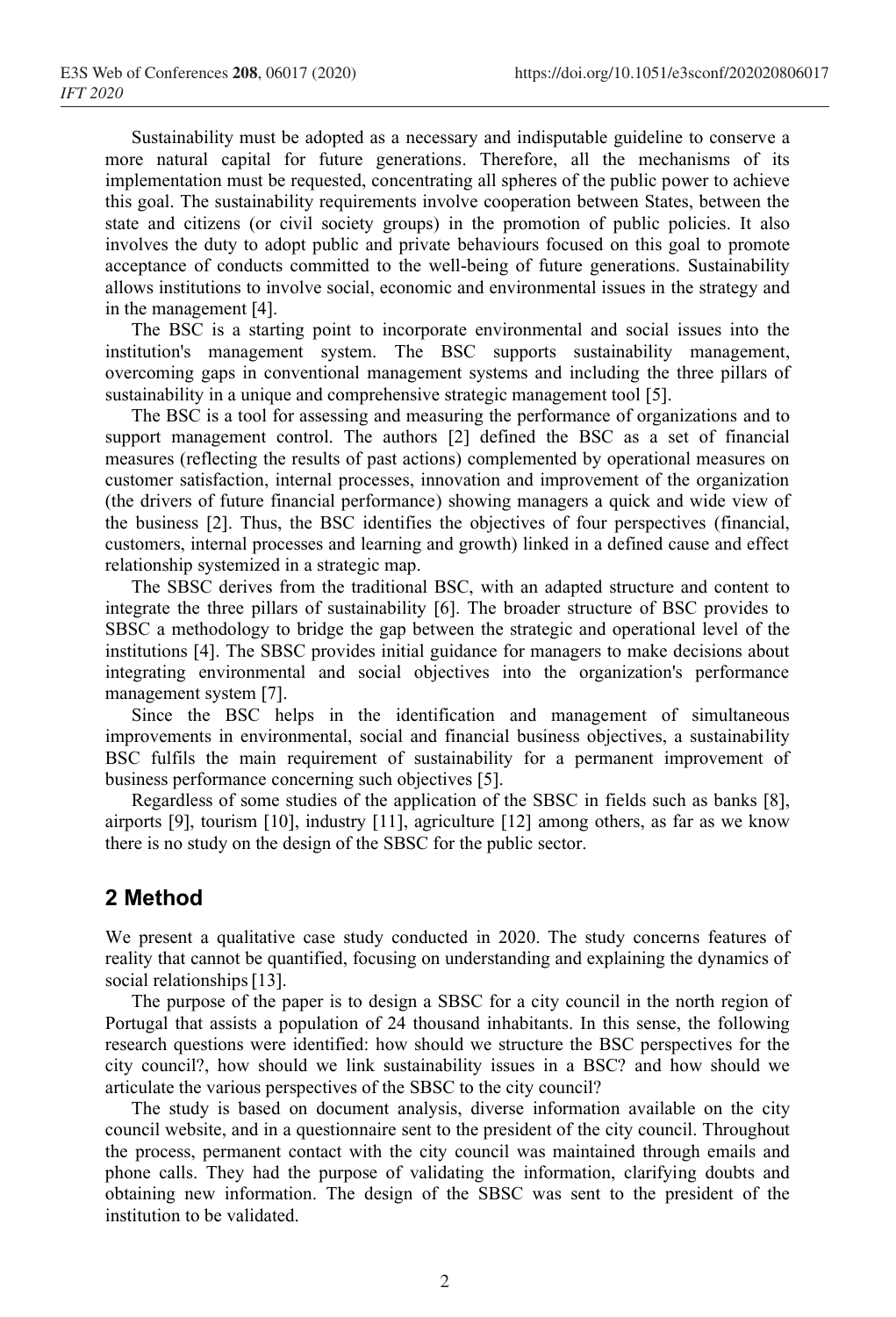The sustainability pillars can be incorporated into a BSC by three different possibilities: integration of environmental and social issues in the four perspectives of the traditional BSC, through the creation of a new perspective, or by creating an isolated SBSC.

We followed the second option creating a new perspective in the BSC (the sustainability perspective). This is the strongest approach for institutions that want to make sustainability the key factor [14]. The need to create a new perspective arises when the strategically relevant issues of sustainability, outside the market system, can affect the performance of the institution in the four traditional perspectives of the BSC [5]. This option, despite improving the importance of sustainability for the organization, is more easily found in companies that have greater exposure to sustainability issues [14]. Epstein  $&$  Wisner [1] present several reasons for companies to create a new perspective of sustainability: social and environmental responsibility is nowadays essential for the organizational strategy and not only as a means to improve operational efficiency; the creation of a fifth perspective leads managers and employees to focus on environmental and social issues and thus becomes a central corporate value; it is decisive when a company has very relevant social and environmental problems and wants to highlight its relevance; in case of excessive allocation of resources for social and environmental responsibility where the company intends to highlight the link between the resources and the company's strategy.

We started with the design of the strategy translation structure in operational terms. The strategic objectives for the traditional perspectives of the BSC are defined such as the fifth sustainability perspective to observe social and environmental issues.

Based on the *city council organization chart* the perspectives were identified. A link was made between the perspectives and the organization's divisions. The indicators were derived from the information identified in the documental analysis and validated by the president of the institution. We then proceeded to build the strategic map of the city council with the respective relationships between the five perspectives of the SBSC.

#### **3 Results and discussion**

The design of the SBSC follows the three steps proposed by Figge et al. [5]. Thus, the chosen strategic business unit was the entire city council (1). We identified the environmental and social exposure through the information collected in the *Forecast Document* (2019) (that included the *Report of Activities*, the *Budget* and the *Major Plan Options*). Thus, all environmental and social interventions developed and planned by the city council departments were selected (2). Finally, the social and environmental issues were determined through the information provided by the president interview, the *Forecast Document* (2019), information available on the website and through the two previous phases ((1) and (2)). Such issues are very relevant because the environment and social interests are related to the city council interests (3). Therefore, sustainability issues are strategic for the organization.

We formulate the perspectives of the BSC and add the sustainability perspective. Afterwards, the objectives, indicators and initiatives of each perspective were identified.

Based on the city council chart, we start linking the five perspectives with the organization's divisions. The financial perspective is related to the financial management division and the economic development division. The learning and growth perspective encompasses the general administration division and human resources. The internal processes perspective includes the municipal works and direct administration division; the urban planning and management division; the archives division; the library, the education division and the sport; leisure, tourism and culture division. The sustainability perspective covers the division of the environment and human services and economic development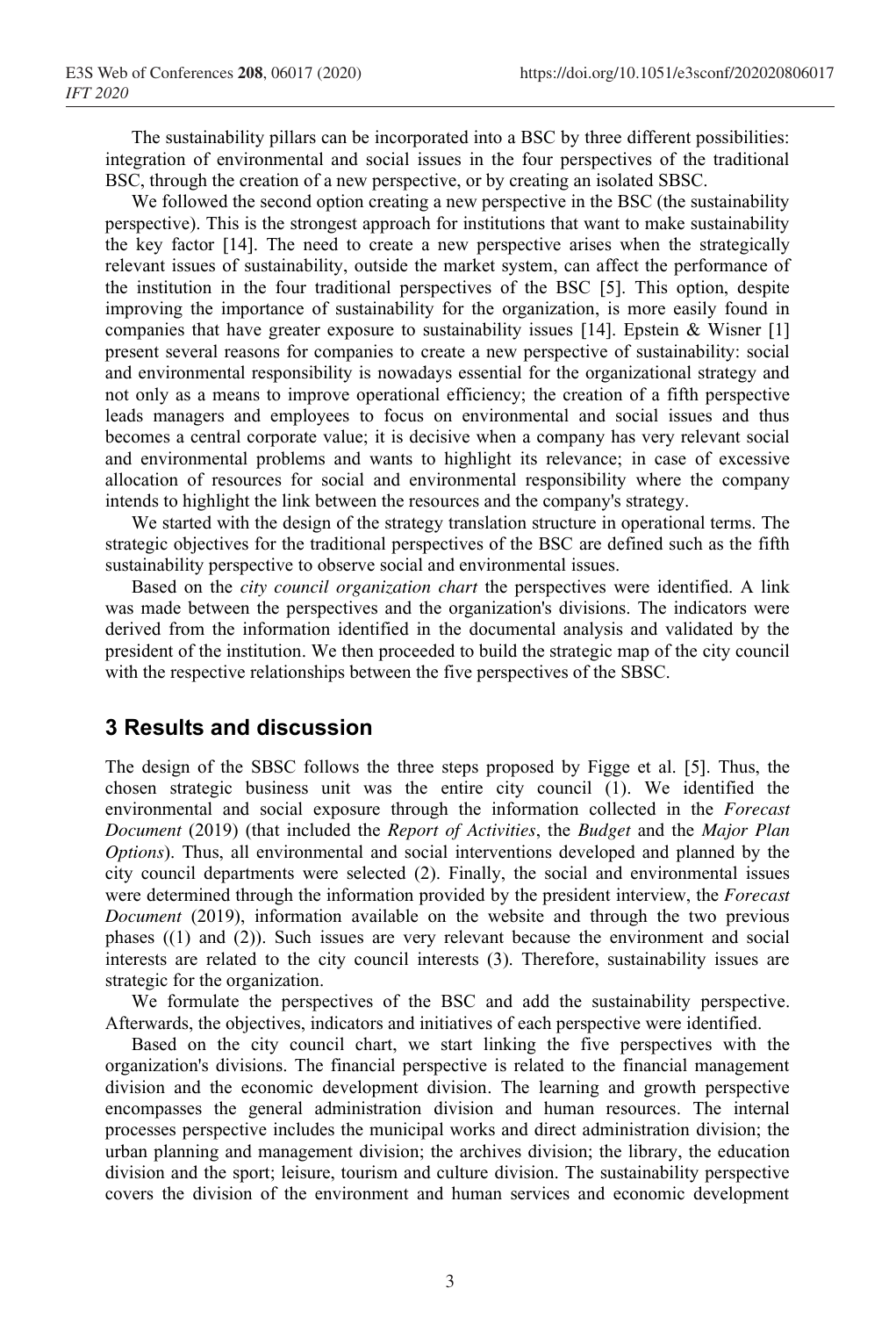division (social welfare and housing). The citizen's perspective brings together all internal processes to obtain the satisfaction of the residents.

In the perspective of the citizens the following objectives were identified: satisfaction of the citizens and bring citizens closer to municipal services.

The objectives defined for the internal processes perspective were the following: to attraction of national and international tourists; creation of a learning space; provision of a cultural offer that reflects the identity of the municipality; promote and advertising of the action of the municipality in the field of sports. The objectives identified from the learning and growth perspective were: qualification of public services and employee satisfaction. The objectives identified from the financial perspective were as follows: debt reduction and promotion of a favourable economic environment to investment and growth.

The objectives identified from the sustainability perspective were the following: promotion of the quality of living of the population, increment of environmental values and adoption of safeguarding practices, to act on the social vulnerability of the most fragile population strata, to overcome social problems and the inclusion of citizens, to guarantee a successful school, foster local entrepreneurship, prevent collective risks and, finally, the improve existing roads and create new ones. Table 1 synthetizes the objective, initiatives and indicators of the city council sustainability perspective.

| <b>Objectives</b>                                                                     | <b>Initiatives</b>                                                                                  | <b>Indicator</b>                                                         |
|---------------------------------------------------------------------------------------|-----------------------------------------------------------------------------------------------------|--------------------------------------------------------------------------|
| Promotion of the quality of<br>living of the population.                              | Adoption of environmental<br>policies<br>education<br>and<br>environmental<br>awareness<br>actions. | Number of awareness<br>actions.                                          |
| Increment of environmental<br>and adoption<br>values<br>of<br>safeguarding practices. | Maintenance and preservation<br>of green spaces.                                                    | Number of policies<br>adopted.                                           |
| social<br>the<br>Act<br>on<br>vulnerability of the most<br>fragile population strata. | Intervention actions with the<br>elderly and the<br>disabled<br>population.                         | Number of<br>intervention actions.                                       |
| Overcome social problems<br>and the inclusion of citizens.                            | Creation of social housing.                                                                         | Number of houses<br>created.                                             |
| a successful<br>Guarantee<br>school.                                                  | Creation of integrated and<br>innovative plans to combat<br>school failure.                         | Budget for schools<br>and pedagogical<br>activities<br>by the<br>school. |
| Foster local entrepreneurship                                                         | Job creation. Support of<br>structures to defend interests<br>and opinions.                         | Jobs created.<br>Investment<br>incentives.                               |
| Prevent collective risks.                                                             | Conducting<br>awareness-<br>raising actions and improving<br>forest paths.                          | Number of actions<br>taken towards forest<br>preservation.               |
| Improve existing roads and<br>create new ones.                                        | Execution of public works.                                                                          | Amount of funds for<br>public works.                                     |

**Table 1.** Operational strategy of the sustainability perspective

Based on the previous design of the city council SBSC, the following strategic map was designed.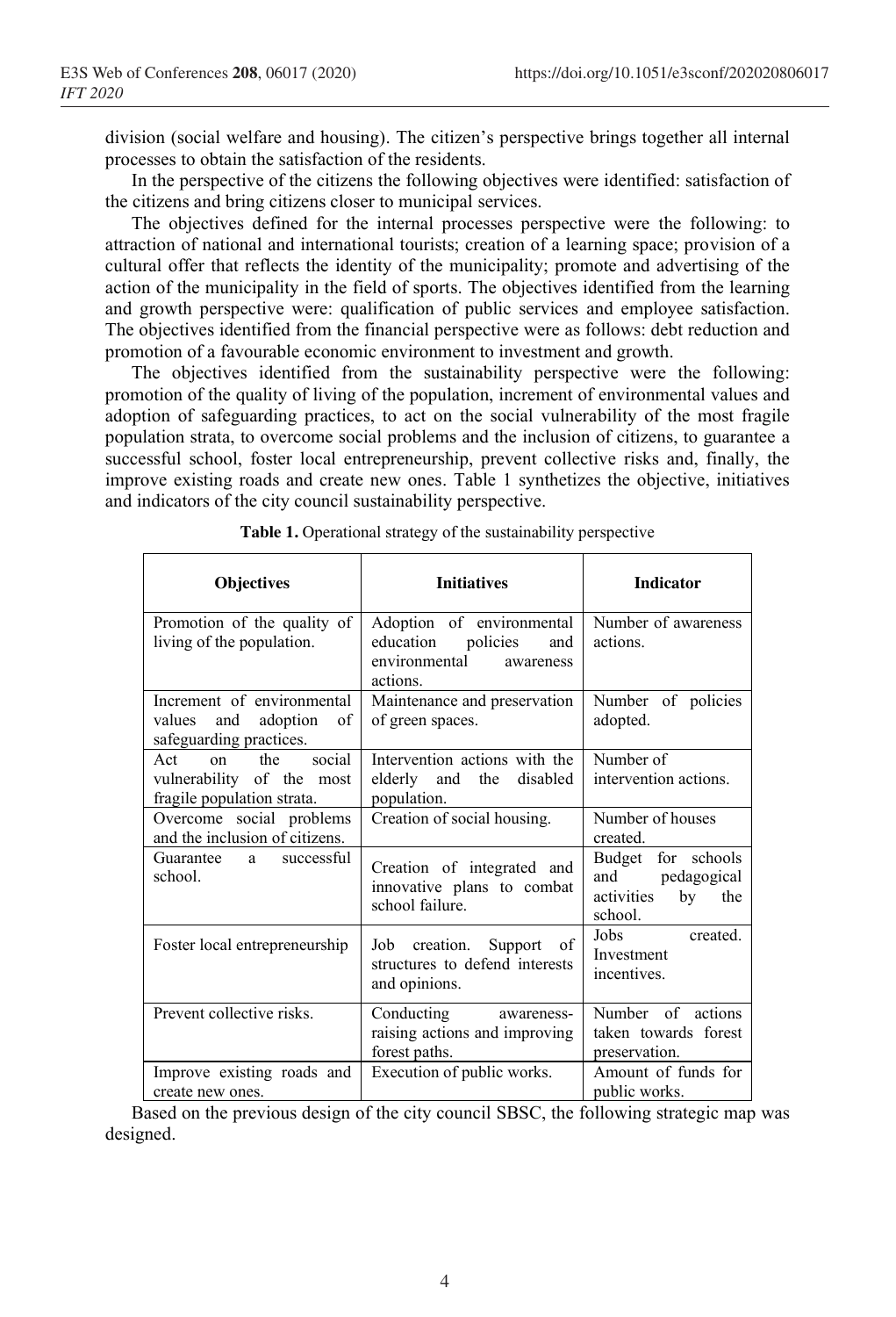

**Fig. 1.** Strategic map of the city council

The strategic map reflects relationships and the effect between the objectives of the several perspectives. It allows us to see the organization as a system with a well-defined guiding plan. We found that sustainability linked to the organization's management is feasible based on the identification of strategic relevance. The sustainability issues are directed linked to the social and environmental well-being of the city council, so it is a stable city council, of reference, and attractive to the population. Sustainable success will be achieved with the alignment of employees and internal processes with the overall satisfaction of the municipality.

## **4 Conclusions**

The purpose of this study was to design a SBSC to a public organization. The BSC perspectives were identified, sustainability issues were acknowledged and adapted to the BSC philosophy. The SBSC perspectives were linked to a systemic strategic map.

The organization's mission and vision are concerned with the involvement of citizens in the creation of a sustainable municipality. For the city council, the main perspective is the citizens' one. The increase in the quality of living of the population and the satisfaction and integration of the citizens result from an aligned work that begins with processes of learning and growth and of social, environmental and economic sustainability. The implementation of the SBSC in a public organization is feasible, when properly adapted to the specific features of the organization.

This paper contributes to studies of sustainable development in public organizations. The design of the SBSC allows us to see the organization as an integrated system and to understand the mutual influences of the several objectives. Sustainable success is achieved by an organizational alignment. We suggest for future research the study of the difficulties of implementing the SBSC in public organizations.

## **References**

- 1. M. J. Epstein, P. S. Wisner, Environmental Quality Management, **11** (2001)
- 2. R. Kaplan, D. Norton, Harvard Business Review, **70** (1992)
- 3. C. Adams, S. Muir, Z. Hoque, Sustainability Accounting, Management and Policy